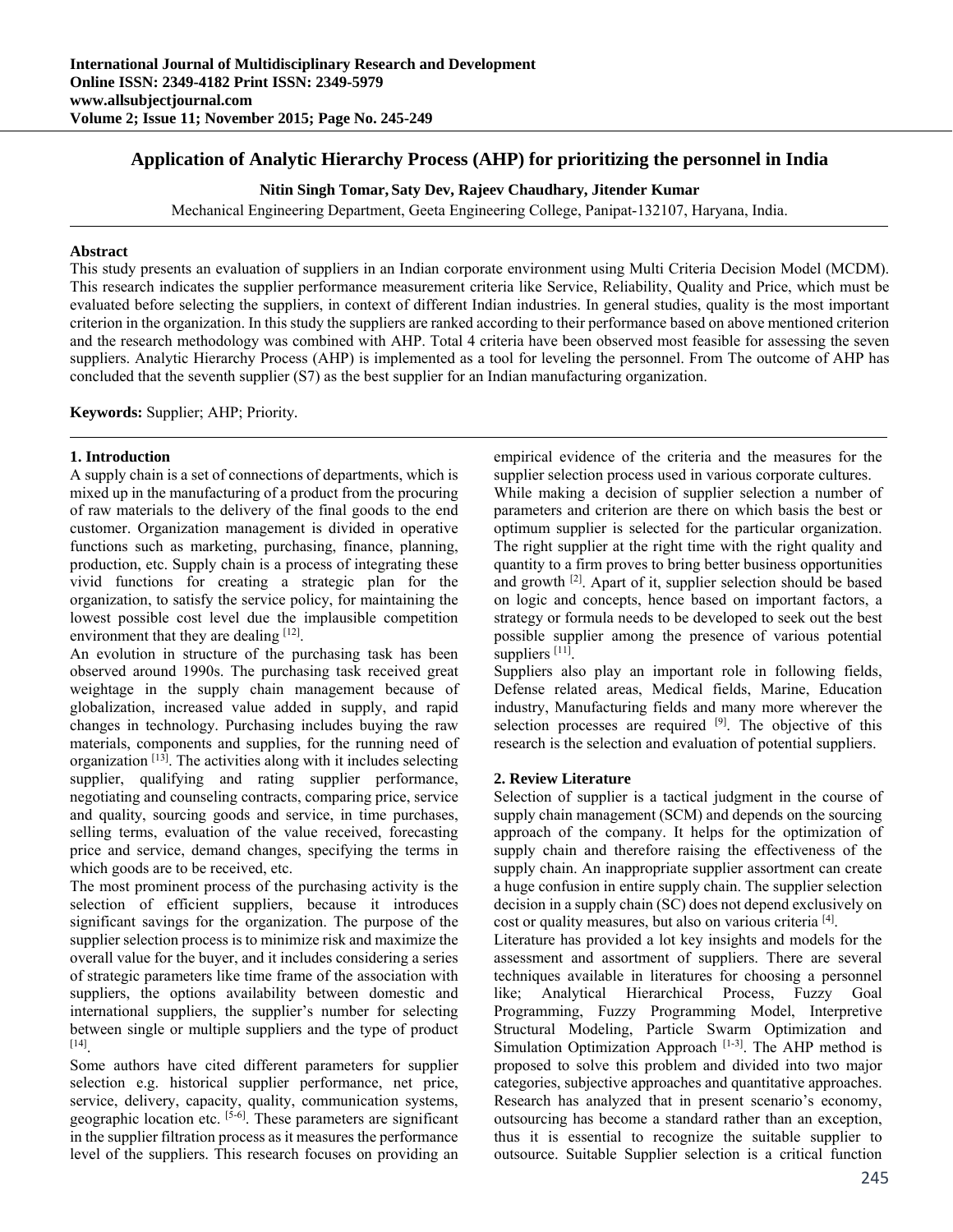performed by the purchasing subdivision  $[8]$ . Selecting a suitable supplier is a multi-criterion problem; it includes the qualitative as well as quantitative factors. The company and its supplier formed a critical relationship and companies usually create a set for evaluation criteria to be used to evaluate possible sources [1-7].

To understand this approach better, it is noteworthy that suppliers may be categorized as manufacturer, distributors, craftsmen and import links [10]. The cost-ratio is an additional method that relates all individual purchasing costs to the monetary value of the goods received from vendors. The categorical method relies deeply on the experience and capability of the individual buyer, People in charge of purchasing, quality, fabrication, and sale; all state their opinions about the supplier's concert on the basis of criteria which are vital to them. The weight for each attribute is then multiplied by the performance score that is assigned [4-15].

## **3. Methodology**

#### **3.1. Supplier selection process**



**Fig 1:** Process of Supplier Selection (Source: [12])

**Step 1: Product Analysis;** A product analysis usually includes; labor contents, cost saving potential, purchase volume, demand pattern and product.

**Step 2: Supplier Identification;** this process utilize all means available, including trade directions, trade association, trade exhibition, logistic operation and cyberspace.

**Step 3: Supplier Evaluation;** this is the step to shorten the long list of potential suppliers based on information collected. It is an important phase for both the ends (buyers and suppliers) to develop a beneficial relationship towards each other and to have a more realistic picture for a possible long-term business relationship.

**Step 4: Supplier Selection;** the final step is to make the selection based on the data collected and audited during the supplier evaluation process. Both selecting the evaluation criteria and implementing an effective selection method are crucial parts to successfully prefer right suppliers.

#### **3.2. Criteria for supplier selection**

Supplier selection usually needs more than one evaluation criteria. Suppliers usually have dissimilar performance for dissimilar criteria. Throughout the past decades, supplier evaluation criteria embraces increasingly complex factors: price, quality, delivery, service, capacity, financial performance, communication systems, geographic location, historical supplier performance, and perceived risks including environmental, social, economic and political **[12]**. The main evaluation criteria are: quality, price, reliability and service selected for applying the methodology.

Figure 2 shows the 3 layer hierarchy of the AHP approach for the case company. The first level is the goal, the second levels are criteria, and third level is the alternatives.



**Fig 2:** An Illustrative Decision Hierarchy for Supplier Selection

# **3.3. Supplier selection**

Analytic Hierarchy Process (AHP) is one of the most widely used multiple criteria decision making tools". The AHP method made it possible to weight both qualitative and quantitative data in the supplier evaluation process. There are six major steps in implementing AHP in supplier selection process:



**Fig 3:** Two phase procedure of proposed methodology

To prioritize the alternatives pair-wise comparisons performed, It needs to compare two elements at a time. This method tries to construct the relative importance matrix of the various criteria using the nine-point scale developed by Saaty.

Meanwhile, doing a consistency check is an essential step of implementing the AHP method. It verifies the consistency, thus the acceptance, of priority judgments. It measures how consistent the judgments have been comparing to large samples of purely random judgments.

The consistency ratio (CR) computation formula is:  $CR = \frac{CI}{RI}$ Where CI stands for Consistency Index and RI for Random Consistency Index. As  $A_x = \lambda_{max} X$ , where A is denoted as the pair-wise comparison matrix and X as row averages, CI can be calculated by:

$$
CI = \frac{\lambda \max - n}{n - 1}
$$
 (n represents the number of criteria)

Then the corresponding value of RI is found in the Saaty's table below: (Table 1)

**Table 1:** Average Random Consistency: (developed by Saaty)

| Size of<br><b>Matrix</b>  |  |     |  | n |  |  |
|---------------------------|--|-----|--|---|--|--|
| Random<br>Consiste<br>ncy |  | 0.5 |  |   |  |  |

Using the responding RI found in the above table, we can receive the consistency ratio  $CR = CI/RI$ . If the CR value is less than 0.1, then we say the judgments are consistent and acceptable.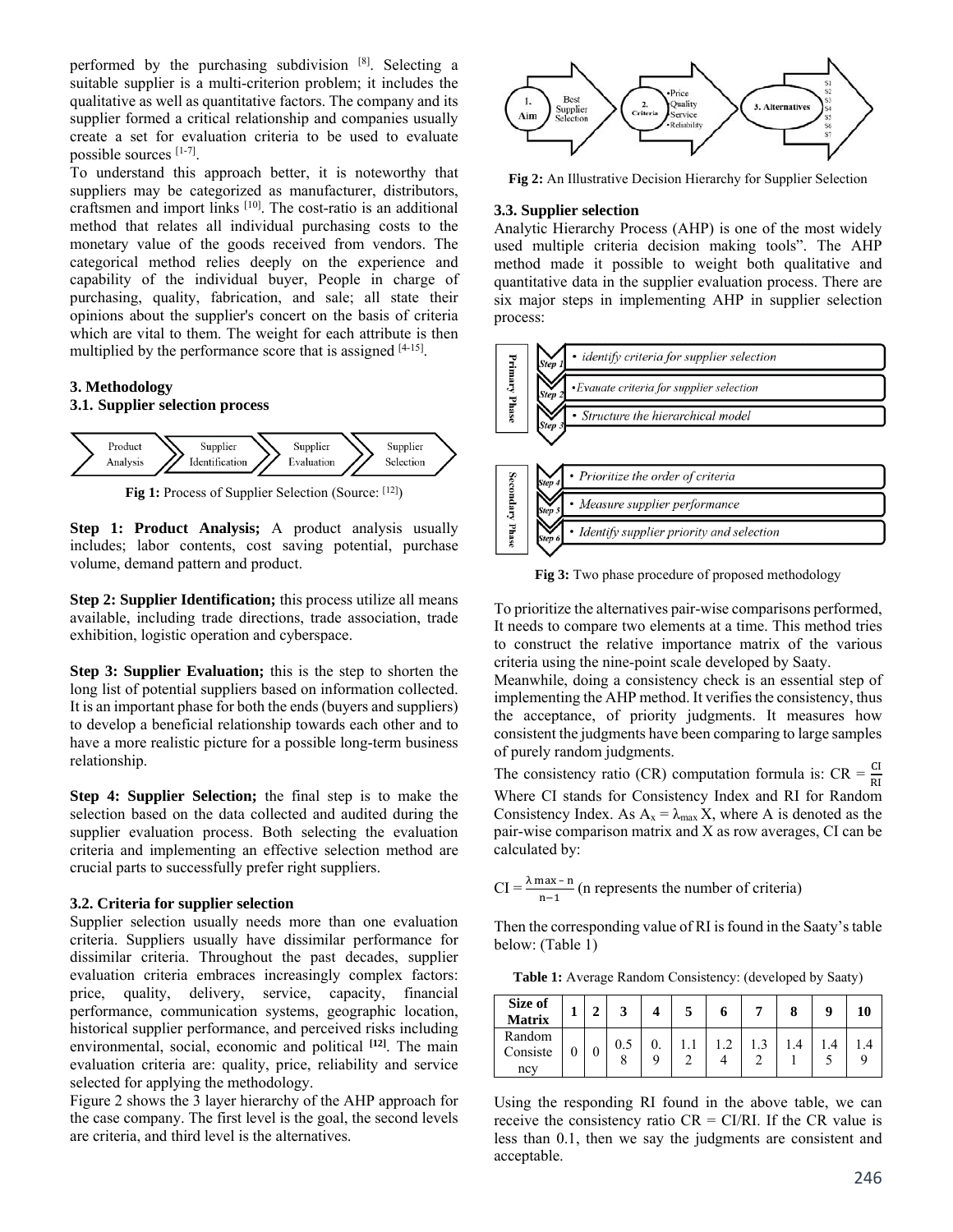### **Criteria evaluation**

**Table 2:** Pair-Wise Comparison of the Selected Criteria

| <b>Criteria</b> | Price | <b>Ouality</b> | <b>Reliability</b> | <b>Service</b> |
|-----------------|-------|----------------|--------------------|----------------|
| Price           |       | 0.33           | 0.33               |                |
| Ouality         |       |                |                    |                |
| Reliability     |       | 0.33           |                    |                |
| Service         |       | 0.5            | 0.5                |                |
| Total           |       | 2.16           | . R3               |                |

As can be seen from the table, according to the case company features and the goal, the author has given preference values to each element. The preference value (1/2) of the service criterion to the quality criterion means the author gave moderate importance to quality criterion than price. The normalization calculation was done by dividing the figures of one column by the total of that column. Table 3 presents the results of normalization as well as calculated row averages and sum.

| Table 3: Normalized Matrix of Paired Comparisons |  |
|--------------------------------------------------|--|
|--------------------------------------------------|--|

| Criteria    | Price | <b>Ouality</b> | <b>Reliability</b> | <b>Service</b> | <b>Priority Vector</b> | <b>Sum</b> |
|-------------|-------|----------------|--------------------|----------------|------------------------|------------|
| Price       | 0.11  | 0.17           | 0.07               | 0.08           | 0.106                  | 0.425      |
| Ouality     | 0.33  | 0.5            | 0.6                | 0.33           | 0.442                  | .767       |
| Reliability | 0.33  | 0.17           | 0.2                | 0.33           | 0.258                  | 1.032      |
| Service     | 0.22  | 0.25           | U. I               | 0.17           | 0.185                  | 0.739      |
|             |       |                |                    |                |                        |            |

As an example of the normalization calculations, Can be derived from the above table, the quality (0.442) was the most preferred criterion, the second was reliability (0.258), and service (0.185) and price (0.106) were the third and fourth ranked criterion.

Moreover, as stated in AHP theory, checking the consistency ratio (CR) is an essential step to determine the acceptance of the priority weighting. Below is the computation of CR:

Dividing all entities of the weighted matrices by their priority vectors and manipulating the average:

 $\lambda max = \{[(0.425/0.106) + (1.767/0.442) + (1.032/0.258) +$ (0.739/0.185)]**/**4**}**   $\lambda$ max=4  $CI = [\lambda max-n]/(n-1) = [4-4]/(4-1) = 0$ 

Taking the random consistency ratio (RI) from Saaty (Table 1) for a matrix size of four,  $RI = 0.9$ . Calculating the consistency ratio:

$$
CR = \frac{CI}{RI} = \frac{0}{0.9} = 0
$$

As CR value is much less than 0.1, the pair-wise comparison evaluations are consistent, and thus acceptable.

# **4. Suppliers evaluation on the basis of different criteria**

The author assigned values to criteria under each supplier based on suppliers' qualitative and quantitative information. The assignment of values with respect to all criteria (that satisfied the CR in all cases) can be seen in appendix 1.

| Pair wise comparison |                |                |                |           |                |              |      |                |                |                | <b>Normalized Values</b> |                |       |       | <b>Priority</b> |            |
|----------------------|----------------|----------------|----------------|-----------|----------------|--------------|------|----------------|----------------|----------------|--------------------------|----------------|-------|-------|-----------------|------------|
|                      | S <sub>1</sub> | S <sub>2</sub> | S <sub>3</sub> | <b>S4</b> | S <sub>5</sub> | <b>S6</b>    | S7   | S <sub>1</sub> | S <sub>2</sub> | S <sub>3</sub> | <b>S4</b>                | S <sub>5</sub> | S6    | S7    | <b>Vector</b>   | <b>Sum</b> |
| S <sub>1</sub>       |                | 0.5            | 0.2            | 0.33      | 0.5            | 0.5          | 0.13 | 0.020          | 0.012          | 0.008          | 0.021                    | 0.057          | 0.013 | 0.023 | 0.022           | 0.154      |
| S <sub>2</sub>       |                |                | 0.25           | 0.5       | 0.13           | 0.5          | 0.33 | 0.039          | 0.023          | 0.010          | 0.032                    | 0.014          | 0.013 | 0.062 | 0.028           | 0.194      |
| S <sub>3</sub>       |                |                |                | 0.25      | 0.5            |              | 0.33 | 0.098          | 0.093          | 0.041          | 0.016                    | 0.057          | 0.053 | 0.062 | 0.060           | 0.419      |
| S <sub>4</sub>       |                | ⌒              | 4              |           | 0.25           |              | 0.5  | 0.059          | 0.047          | 0.165          | 0.064                    | 0.028          | 0.079 | 0.093 | 0.076           | 0.534      |
| S <sub>5</sub>       |                | O<br>Λ         | ◠              | 4         |                |              | 0.5  | 0.039          | 0.186          | 0.082          | 0.255                    | 0.113          | 0.132 | 0.093 | 0.129           | 0.900      |
| S <sub>6</sub>       |                | ⌒              | 0.5            | 0.33      | 0.2            |              | 0.13 | 0.039          | 0.047          | 0.021          | 0.021                    | 0.023          | 0.026 | 0.023 | 0.029           | 0.200      |
| S7                   | $\circ$<br>Ō   | ⌒              | ◠              | ◠         | ◠<br>∠         | $\circ$<br>δ |      | 0.157          | 0.070          | 0.124          | 0.127                    | 0.226          | 0.211 | 0.186 | 0.157           | 1.100      |
| Total                | 28             | 22.5           | 3.3            | .28       | 4.26           | 18           | 2.47 |                |                |                |                          |                |       |       |                 |            |

**Appendix 1:** Pair-wise comparisons of suppliers on the basis of Price

Pair-wise comparisons of suppliers on the basis of Quality

|                |                |                | Pair wise comparison |           |                |        |      |                |                |                | <b>Normalized Values</b> |                |       |           | <b>Priority</b> | <b>SUM</b> |
|----------------|----------------|----------------|----------------------|-----------|----------------|--------|------|----------------|----------------|----------------|--------------------------|----------------|-------|-----------|-----------------|------------|
|                | S <sub>1</sub> | S <sub>2</sub> | S <sub>3</sub>       | <b>S4</b> | S <sub>5</sub> | S6     | S7   | S <sub>1</sub> | S <sub>2</sub> | S <sub>3</sub> | <b>S4</b>                | S <sub>5</sub> | S6    | <b>S7</b> | Vector          |            |
| S <sub>1</sub> |                | 0.2            | 0.25                 | 0.13      | 0.5            | ↑      | 0.33 | 0.043          | 0.010          | 0.014          | 0.013                    | 0.047          | 0.167 | 0.116     | 0.058           | 0.409      |
| S <sub>2</sub> |                |                | 0.25                 | 0.5       | 0.13           | 0.5    | 0.33 | 0.213          | 0.050          | 0.014          | 0.051                    | 0.012          | 0.042 | 0.116     | 0.071           | 0.497      |
| S <sub>3</sub> | 4              |                |                      | 0.13      | 0.5            | 0.5    | 0.25 | 0.170          | 0.198          | 0.057          | 0.013                    | 0.047          | 0.042 | 0.087     | 0.088           | 0.614      |
| S <sub>4</sub> | 8              | ◠              | 8                    |           | 0.25           |        | 0.5  | 0.340          | 0.099          | 0.457          | 0.103                    | 0.023          | 0.167 | 0.174     | 0.195           | 1.363      |
| S <sub>5</sub> | ◠<br>∠         | 8              | ⌒                    | 4         |                | 3      | 0.13 | 0.085          | 0.396          | 0.114          | 0.410                    | 0.093          | 0.250 | 0.043     | 0.199           | 1.393      |
| S <sub>6</sub> | 0.5            | ◠              |                      | ◠         | 0.33           |        | 0.33 | 0.021          | 0.099          | 0.114          | 0.205                    | 0.031          | 0.083 | 0.116     | 0.096           | 0.670      |
| S7             | 3              | $\rightarrow$  |                      | ◠         | 8              | $\sim$ |      | 0.128          | 0.149          | 0.229          | 0.205                    | 0.747          | 0.250 | 0.348     | 0.294           | 2.055      |
| Total          | 23.            | 20.2           | 17.5                 | 9.75      | 10.7           | 12     | 2.87 |                |                |                |                          |                |       |           |                 |            |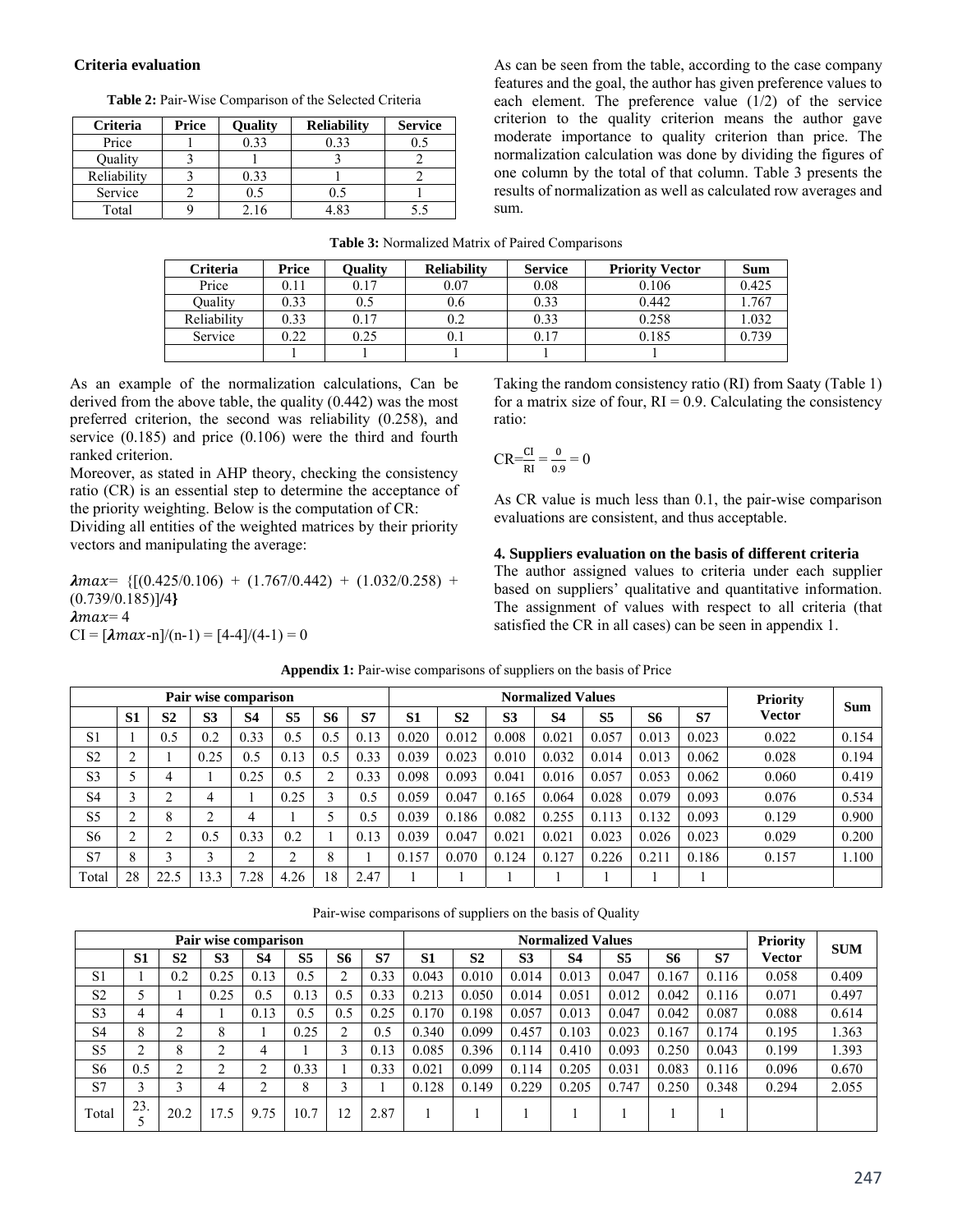| Pair-wise comparisons of suppliers on the basis of Reliability |  |  |  |
|----------------------------------------------------------------|--|--|--|
|                                                                |  |  |  |

|                | Pair wise comparison |           |                |     |                |           |           |       |                |                | <b>Normalized Values</b> |                |           |       | Priority | <b>SUM</b> |
|----------------|----------------------|-----------|----------------|-----|----------------|-----------|-----------|-------|----------------|----------------|--------------------------|----------------|-----------|-------|----------|------------|
|                | S <sub>1</sub>       | <b>S2</b> | S <sub>3</sub> | S4  | S <sub>5</sub> | <b>S6</b> | <b>S7</b> | S1    | S <sub>2</sub> | S <sub>3</sub> | <b>S4</b>                | S <sub>5</sub> | <b>S6</b> | S7    | Vector   |            |
| S1             |                      | 0.5       | 0.25           |     | 0.5            | ⌒         |           | 0.100 | 0.032          | 0.031          | 0.231                    | 0.047          | 0.182     | 0.386 | 0.144    | 1.008      |
| S <sub>2</sub> |                      |           |                | 0.5 | 0.13           | ◠         | 0.33      | 0.199 | 0.065          | 0.250          | 0.038                    | 0.012          | 0.182     | 0.026 | 0.1102   | 0.772      |
| S3             |                      | 0.5       |                | ◠   | 0.5            | 0.5       | 4         | 0.399 | 0.032          | 0.125          | 0.154                    | 0.047          | 0.045     | 0.309 | 0.1587   | 1.111      |
| S <sub>4</sub> | 0.33                 |           | 0.5            |     | 0.25           | ◠         | 0.5       | 0.033 | 0.129          | 0.063          | 0.077                    | 0.023          | 0.182     | 0.039 | 0.0779   | 0.545      |
| S5             | ◠                    |           | ⌒              |     |                | $\sim$    | 0.13      | 0.199 | 0.516          | 0.250          | 0.308                    | 0.093          | 0.273     | 0.010 | 0.2356   | 1.649      |
| S6             | 0.5                  | 0.5       | ◠              | 0.5 | 0.33           |           |           | 0.050 | 0.032          | 0.250          | 0.038                    | 0.031          | 0.091     | 0.154 | 0.0924   | 0.647      |
| S7             | 0.2                  |           | 0.25           | ◠   | 8              | 0.5       |           | 0.020 | 0.194          | 0.031          | 0.154                    | 0.747          | 0.045     | 0.077 | 0.1812   | 1.268      |
| Total          | 10                   | .5.5      |                | 13  | 10.7           |           | 13        |       |                |                |                          |                |           |       |          |            |

Pair-wise comparisons of suppliers on the basis of Service

|                | Pair wise comparison |                |                |     |                |     |      |                |       |                | <b>Normalized Values</b> |                |           |       | <b>Priority</b> | <b>SUM</b> |
|----------------|----------------------|----------------|----------------|-----|----------------|-----|------|----------------|-------|----------------|--------------------------|----------------|-----------|-------|-----------------|------------|
|                | S1                   | S <sub>2</sub> | S <sub>3</sub> | S4  | S <sub>5</sub> | S6  | S7   | S <sub>1</sub> | S2    | S <sub>3</sub> | S4                       | S <sub>5</sub> | S6        | S7    | Vector          |            |
| S <sub>1</sub> |                      |                |                |     |                |     |      | 0.365          | 0.383 | 0.250          | 0.250                    | 0.353          | 0.286     | 0.449 | 0.334           | 2.335      |
| S <sub>2</sub> | 0.33                 |                | ◠              |     | 0.5            | ◠   |      | 0.121          | 0.128 | 0.250          | 0.250                    | 0.044          | 0.1<br>14 | 0.112 | 0.146           | 1.020      |
| S <sub>3</sub> | 0.5                  | 0.5            |                | ◠   | 0.5            |     |      | 0.182          | 0.064 | 0.125          | 0.167                    | 0.044          | 0.229     | 0.224 | 0.148           | 1.035      |
| S <sub>4</sub> | 0.33                 | 0.33           | 0.5            |     | ◠              | ⌒   | 0.5  | 0.121          | 0.043 | 0.063          | 0.083                    | 0.176          | 14<br>0.1 | 0.028 | 0.090           | 0.629      |
| S <sub>5</sub> | 0.25                 |                | ◠              | 0.5 |                |     | 0.33 | 0.091          | 0.255 | 0.250          | 0.042                    | 0.088          | 0.171     | 0.019 | 0.131           | 0.917      |
| S <sub>6</sub> | 0.2                  | 0.5            | 0.25           | 0.5 | 0.33           |     |      | 0.073          | 0.064 | 0.031          | 0.042                    | 0.029          | 0.057     | 0.112 | 0.058           | 0.408      |
| S7             | 0.13                 | 0.5            | 0.25           |     |                | 0.5 |      | 0.046          | 0.064 | 0.031          | 0.167                    | 0.265          | 0.029     | 0.056 | 0.094           | 0.657      |
| TOTAL          | 2.74                 | .83            |                | ↑   | $\sim$         | د.  | 7.8  |                |       |                |                          |                |           |       |                 |            |

**Table 4:** Evaluation of alternatives

| <b>Alternatives</b> | w.r.t. 0 | w.r.t. R | $Q'=Q^*(0.441667)$ | $R' = R*(0.257917)$ | Total Weight= $O'+R'$ | Rank |
|---------------------|----------|----------|--------------------|---------------------|-----------------------|------|
| S.                  | 0.05840  | 0.14405  | 0.0258             | 0.0372              | 0.0629                |      |
| S2                  | 0.07101  | 0.11022  | 0.0314             | 0.0284              | 0.0598                |      |
| S <sub>3</sub>      | 0.08765  | 0.15866  | 0.0387             | 0.0409              | 0.0796                |      |
|                     | 0.19473  | 0.07791  | 0.0860             | 0.0201              | 0.1061                |      |
|                     | 0.19894  | 0.23556  | 0.0879             | 0.0608              | 0.1486                |      |
| S6                  | 0.09571  | 0.09242  | 0.0423             | 0.0238              | 0.0661                |      |
| C7                  | 0.29356  | 0.18119  | 0.1297             | 0.0467              | 0.1764                |      |

### **5. Findings**

From the above tables, supplier 7 (0.1764) has the highest total score among all alternatives. Supplier 5 tightly follows supplier 7 with a total score 0.1486. Supplier 1, 2, 3, 4, 6 score 0.0629, 0.0598, 0.0796, 0.1061 and 0.0661 respectively.



**Fig 4:** Scores/Relative usefulness of alternatives



**Fig 5:** Relative Importance of Criteria

According to the results (Table 4) obtained in the supplier evaluation, Supplier 7 appears to be the best choice of all 7 suppliers based on its highest total score. Though S5 is second strong in quality as well as reliability criterion after supplier 7. Based on the analysis of AHP results, Supplier 7 would be the appropriate choice for the case company. Choosing S 7 meets the goal the case company and its product specification. In addition to low price, S 7 provides a high level of trustworthiness and a lower level of expected risks.